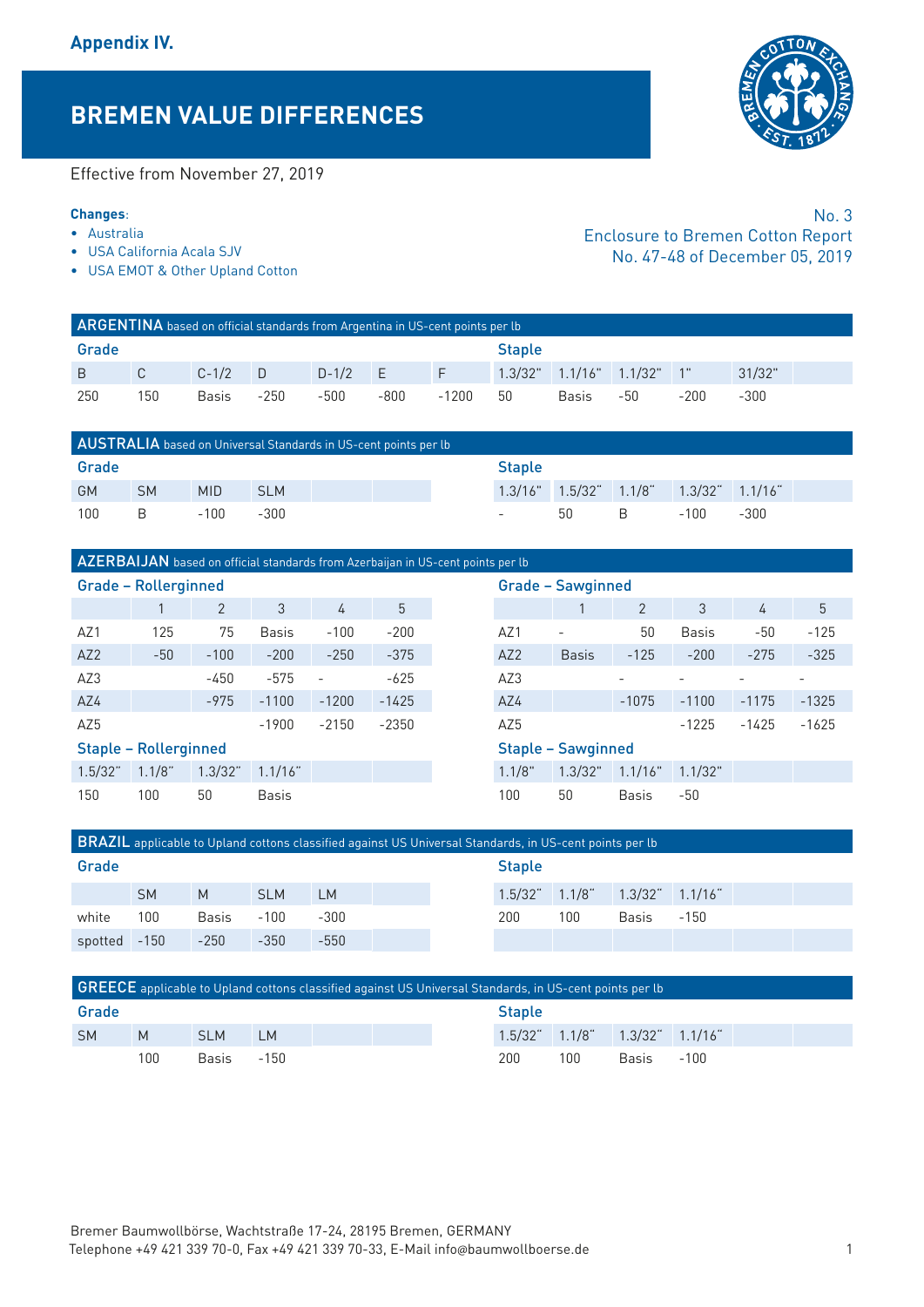|                |        |      |                        | INDIA based on official standards from India in US-cent points per lb |               |                    |         |        |  |
|----------------|--------|------|------------------------|-----------------------------------------------------------------------|---------------|--------------------|---------|--------|--|
| Grade          |        |      | <b>Extra Superfine</b> | <b>Superfine</b>                                                      | <b>Fine</b>   | <b>Fully Good</b>  |         | Good   |  |
| <b>ICS 101</b> |        | 225  |                        | 100                                                                   | <b>Basis</b>  | $-100$             |         | $-175$ |  |
| <b>ICS 102</b> |        | 225  |                        | 100                                                                   | <b>Basis</b>  | -75                |         | $-150$ |  |
| <b>ICS 103</b> |        | 175  |                        | 75                                                                    | <b>Basis</b>  | $-75$              |         | $-175$ |  |
| <b>ICS 104</b> |        | 175  |                        | 100                                                                   | <b>Basis</b>  | -75                |         | $-150$ |  |
| <b>ICS 105</b> |        | 175  |                        | 100                                                                   | <b>Basis</b>  | $-100$             |         | $-200$ |  |
| <b>ICS 106</b> |        | 275  |                        | 125                                                                   | <b>Basis</b>  | $-100$             |         | $-175$ |  |
| <b>ICS 107</b> |        | 325  |                        | 175                                                                   | <b>Basis</b>  | $-175$             |         | $-275$ |  |
| <b>ICS 201</b> |        | 150  |                        | 75                                                                    | <b>Basis</b>  | $-100$             |         | $-150$ |  |
| <b>ICS 202</b> |        | 225  |                        | 125                                                                   | <b>Basis</b>  | $-125$             |         | $-225$ |  |
|                |        |      |                        |                                                                       |               |                    |         |        |  |
| <b>Staple</b>  | 13/16" | 7/8" | 15/16"                 |                                                                       | <b>Staple</b> | $1.7/32"$ $1.1/4"$ | 1.9/32" |        |  |

| ICS 101 -150 | <b>Basis</b>                                                                                   | $\sim$       |              |     |                  | $ICS 106 - 150$ | <b>Basis</b>                  | 600          |     |     |
|--------------|------------------------------------------------------------------------------------------------|--------------|--------------|-----|------------------|-----------------|-------------------------------|--------------|-----|-----|
| ICS 102 -150 | <b>Basis</b>                                                                                   | 175          |              |     |                  |                 | Staple 1.5/16" 1.3/8" 1.7/16" |              |     |     |
| Staple 7/8"  | 29/32" 15/16" 31/32"                                                                           |              |              |     | ICS 107 -300     |                 | Basis                         | 500          |     |     |
| ICS 103 -75  | <b>Basis</b>                                                                                   | 100          |              |     |                  |                 | Staple 13/16" 7/8" 15/16"     |              |     |     |
| ICS 104      | $-100$                                                                                         | <b>Basis</b> | 100          |     | $ICS$ 201 $-150$ |                 | Basis<br>$\sim 100$           |              |     |     |
|              | Staple 1.1/32" 1.1/16" 1.3/32" 1.1/8" 1.5/32" 1.3/16" Staple 1" 1.1/32" 1.1/16" 1.3/32" 1.1/8" |              |              |     |                  |                 |                               |              |     |     |
| ICS 105 -375 | $-250$                                                                                         | $-125$       | <b>Basis</b> | 150 | 300 ICS 202 -200 |                 | $-100$                        | <b>Basis</b> | 100 | 200 |
|              |                                                                                                |              |              |     |                  |                 |                               |              |     |     |

|                                    |            |      | MALAWI applicable to Upland cottons classified against US Universal Standards, in US-cent points per lb |                    |  |                                    |  |  |
|------------------------------------|------------|------|---------------------------------------------------------------------------------------------------------|--------------------|--|------------------------------------|--|--|
| Staple – Rollerginned              |            |      |                                                                                                         | Staple - Sawginned |  |                                    |  |  |
| $1.5/32$ $1.1/8$ $1.3/32$ $1.1/16$ |            |      |                                                                                                         |                    |  | $1.1/8$ $1.3/32$ $1.1/16$ $1.1/32$ |  |  |
| -50                                | Basis -125 | -300 |                                                                                                         | 125                |  | Basis -175 -350                    |  |  |

| MOZAMBIQUE based on official standards from Mozambique in US-cent points per lb |    |              |                         |               |               |       |     |                                            |      |        |  |  |  |
|---------------------------------------------------------------------------------|----|--------------|-------------------------|---------------|---------------|-------|-----|--------------------------------------------|------|--------|--|--|--|
| Grade                                                                           |    |              |                         |               | <b>Staple</b> |       |     |                                            |      |        |  |  |  |
| Extra                                                                           |    | $\sqrt{2}$   | $\overline{\mathbf{3}}$ | $\frac{1}{4}$ | $-5$          | $6 -$ |     | $1.1/8$ " $1.3/32$ " $1.1/16$ " $1.1/32$ " |      |        |  |  |  |
| 150                                                                             | 75 | <b>Basis</b> | $-150$                  | -400          | -650          | -900  | 100 | Basis                                      | -100 | $-200$ |  |  |  |

|        |      |      |                                         | <b>PARAGUAY</b> based on official standards from Paraguay in US-cent points per lb |               |        |                                  |        |  |  |
|--------|------|------|-----------------------------------------|------------------------------------------------------------------------------------|---------------|--------|----------------------------------|--------|--|--|
| Grade  |      |      |                                         |                                                                                    | <b>Staple</b> |        |                                  |        |  |  |
|        |      |      | Grado 3 Grado 4 Grado 5 Grado 6 Grado 7 |                                                                                    |               | 1.1/8" | $1.3/32"$ $1.1/16"$              |        |  |  |
|        |      |      |                                         |                                                                                    |               |        |                                  |        |  |  |
|        |      |      | Grado 4 Grado 5 Grado 6 Grado 7 Grado 8 |                                                                                    |               |        | $1.3/32$ " $1.1/16$ " $1.1/32$ " |        |  |  |
| $-200$ | -200 | -300 | -300                                    | -400                                                                               |               | -100   | $-100$                           | $-150$ |  |  |

SUDAN BARAKAT based on official standards from Sudan in US-cent points per lb

|                 | <b>Grade</b> ('X' represents a different staple for the grade as numbered) |                 |       |                 |       |                 |       |                 |        |        |                          |  |  |  |
|-----------------|----------------------------------------------------------------------------|-----------------|-------|-----------------|-------|-----------------|-------|-----------------|--------|--------|--------------------------|--|--|--|
| No 1            | No X <sub>2</sub>                                                          | No <sub>2</sub> | No X3 | No <sub>3</sub> | No X4 | No <sub>4</sub> | No X5 | No <sub>5</sub> | No X6  | No 6   | No C6                    |  |  |  |
| 400             | 300                                                                        | 300             | 200   | 200             | 100   | 100             | NIL   | <b>Basis</b>    | $-100$ | $-100$ | $\overline{\phantom{a}}$ |  |  |  |
| <b>Staple</b>   |                                                                            |                 |       |                 |       |                 |       |                 |        |        |                          |  |  |  |
| No <sub>1</sub> | No X2                                                                      | No <sub>2</sub> | No X3 | No <sub>3</sub> | No X4 | No <sub>4</sub> | No X5 | No <sub>5</sub> | No X6  | No 6   | No C <sub>6</sub>        |  |  |  |
| 1200            | 100                                                                        | 900             | 800   | 600             | 500   | 300             | 200   | <b>Basis</b>    | $-100$ | $-300$ | $\overline{\phantom{a}}$ |  |  |  |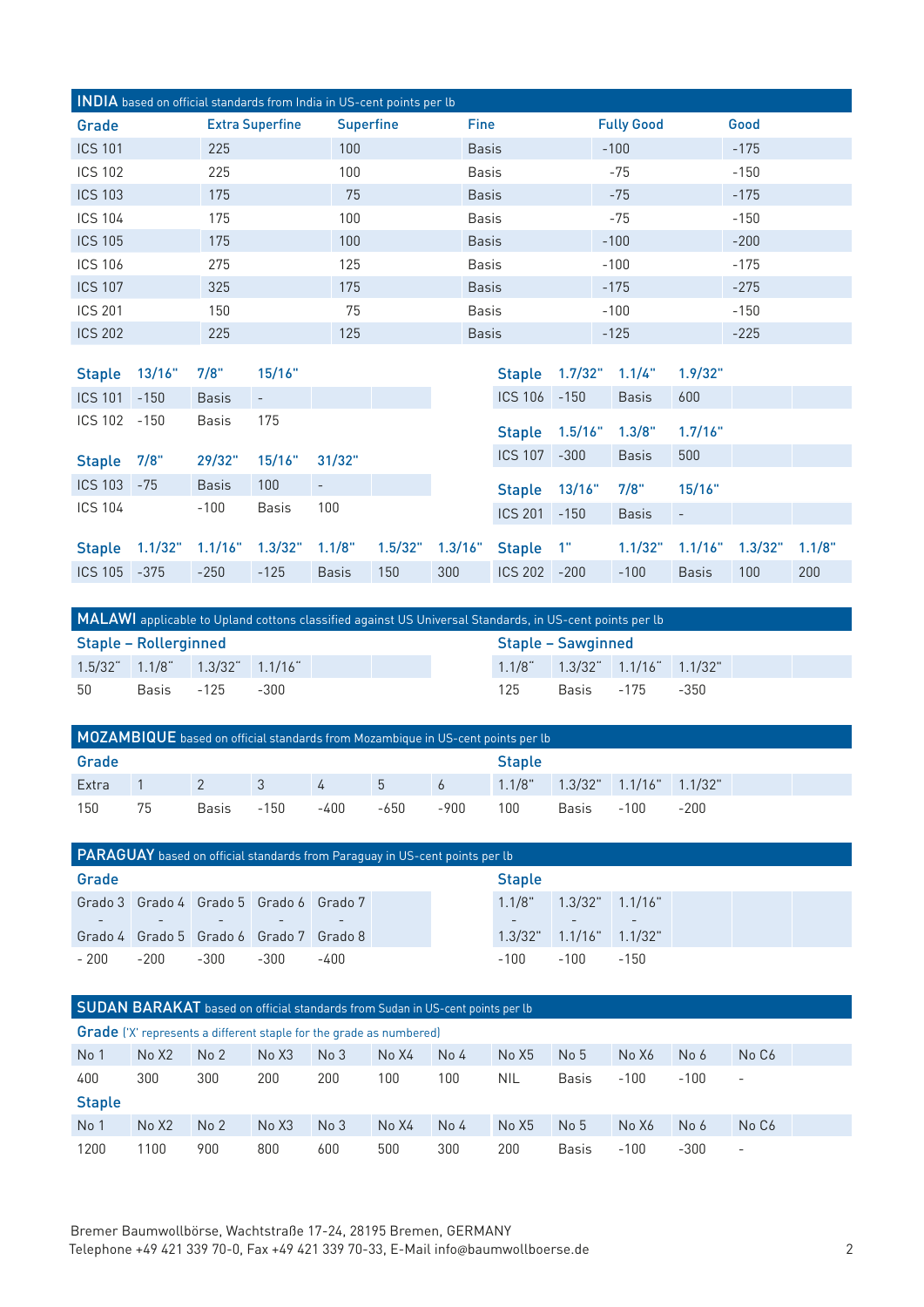#### SYRIA based on official standards from Syria in US-cent points per lb

|               | Grade        |              |            |            |              |
|---------------|--------------|--------------|------------|------------|--------------|
| <b>Staple</b> | <b>EXTRA</b> | <b>ZERO</b>  | <b>ONE</b> | <b>TWO</b> | <b>THREE</b> |
| $1.5/32$ "    | 500          | 300          | 50         | $-250$     | $-650$       |
| $1.1/8$ "     | 400          | 200          | $-50$      | $-350$     | $-750$       |
| 1.3/32"       | 300          | 100          | $-150$     | $-450$     | $-850$       |
| 1.1/16"       | 200          | <b>Basis</b> | $-250$     | $-550$     | $-950$       |

## TANZANIA based on official standards from Tanzania in US-cent points per lb

|                          | <b>Grade - Rollerginned</b> |              |                       |             |  |  | <b>Staple - Rollerginned</b> |                           |         |  |  |  |
|--------------------------|-----------------------------|--------------|-----------------------|-------------|--|--|------------------------------|---------------------------|---------|--|--|--|
| <b>TANG</b>              | GANY<br>$+1/2$              | GANY         | <b>GANY</b><br>$-1/2$ | <b>YIKA</b> |  |  | 1.1/8"                       | 1.3/32"                   | 1.1/16" |  |  |  |
| 300                      | 150                         | <b>Basis</b> | $-150$                | $-350$      |  |  | 100                          | Basis                     | $-150$  |  |  |  |
| <b>Grade - Sawginned</b> |                             |              |                       |             |  |  |                              |                           |         |  |  |  |
|                          |                             |              |                       |             |  |  |                              | <b>Staple - Sawginned</b> |         |  |  |  |
| <b>TANG</b>              | GANY<br>$+1/2$              | GANY         | GANY<br>$-1/2$        | <b>YIKA</b> |  |  | 1.1/8"                       | $1.3/32"$ $1.1/16"$       |         |  |  |  |

| $\mathsf{TURKEY}$ based on official standards from der Turkey in US-cent points per kg , |                           |        |        |        |                                 |         |                       |         |                                                |        |           |
|------------------------------------------------------------------------------------------|---------------------------|--------|--------|--------|---------------------------------|---------|-----------------------|---------|------------------------------------------------|--------|-----------|
|                                                                                          | Grade                     |        |        |        | <b>Color</b> light spotted (HB) |         | <b>Staple</b>         |         |                                                |        |           |
|                                                                                          | II/III<br>1/11<br>Extra/I |        |        | 1/1    | /                               | III/III | $1.1/8$ "-<br>1.3/32" | 1.1/16" | $1.3/32 - 1.1/16 - 1.1/32 - 1$<br>$1.1/32^{4}$ |        | $31/32$ " |
| Ege rgd.                                                                                 | $-400$                    | $-500$ | $-700$ | $-200$ | $-300$                          | $-300$  |                       |         |                                                |        |           |
| Cukurova rgd.                                                                            | $-400$                    | $-500$ | $-700$ | $-250$ | $-350$                          | $-400$  | $-100$                | $-100$  | $-120$                                         | $-150$ | $-150$    |
| Upland sgd.                                                                              | $-350$                    | $-600$ |        | $-200$ | $-300$                          |         |                       |         |                                                |        |           |

| TURKMENISTAN based on official standards from Turkmenistan in US-cent points per lb |  |              |            |      |               |  |                                            |  |  |  |  |
|-------------------------------------------------------------------------------------|--|--------------|------------|------|---------------|--|--------------------------------------------|--|--|--|--|
| Grade                                                                               |  |              |            |      | <b>Staple</b> |  |                                            |  |  |  |  |
| $1 \t 2$                                                                            |  | $\mathbf{3}$ | $\sqrt{4}$ | $-5$ |               |  | $1.1/8$ " $1.3/32$ " $1.1/16$ " $1.1/32$ " |  |  |  |  |
| 300<br>-200<br>-700<br>-500<br>125<br>Basis -125 -175<br>-1100<br><b>Basis</b>      |  |              |            |      |               |  |                                            |  |  |  |  |

|             | UGANDA based on official standards from Uganda in US-cent points per lb |              |             |             |  |  |              |                              |              |            |  |  |
|-------------|-------------------------------------------------------------------------|--------------|-------------|-------------|--|--|--------------|------------------------------|--------------|------------|--|--|
|             | Grade - Rollerginned                                                    |              |             |             |  |  |              | <b>Staple - Rollerginned</b> |              |            |  |  |
| <b>UCON</b> | <b>UCOB</b>                                                             | <b>UCOP</b>  | <b>UCOA</b> | <b>UCOM</b> |  |  | $1.5/32^{4}$ | $1.1/8$ "                    | $1.3/32^{4}$ | $1.1/16$ " |  |  |
| 150         | 75                                                                      | <b>Basis</b> | $-100$      | $-250$      |  |  | 100          | <b>Basis</b>                 | $-100$       | $-200$     |  |  |
|             | <b>Grade - Sawginned</b>                                                |              |             |             |  |  |              | <b>Staple - Sawginned</b>    |              |            |  |  |
| UCOSA I     | UCOSA II                                                                |              |             |             |  |  | $1.1/8$ "    | 1.3/32"                      |              |            |  |  |
| 100         | <b>Basis</b>                                                            |              |             |             |  |  | 50           | <b>Basis</b>                 |              |            |  |  |

#### USA CALIFORNIA ACALA SJV based on Universal Standards in US-cent points per lb

| Grade     |           |            |            |            | <b>Staple</b>                                                              |     |       |      |      |      |
|-----------|-----------|------------|------------|------------|----------------------------------------------------------------------------|-----|-------|------|------|------|
| <b>GM</b> | <b>SM</b> | <b>MID</b> | <b>SLM</b> | LM         | $1.1/4$ " $1.7/32$ " $1.3/16$ " $1.5/32$ " $1.1/8$ " $1.3/32$ " $1.1/16$ " |     |       |      |      |      |
| 200       | 100       | R.         | -300       | $\sim$ $-$ | 400                                                                        | 250 | 100 B | -100 | -300 | -500 |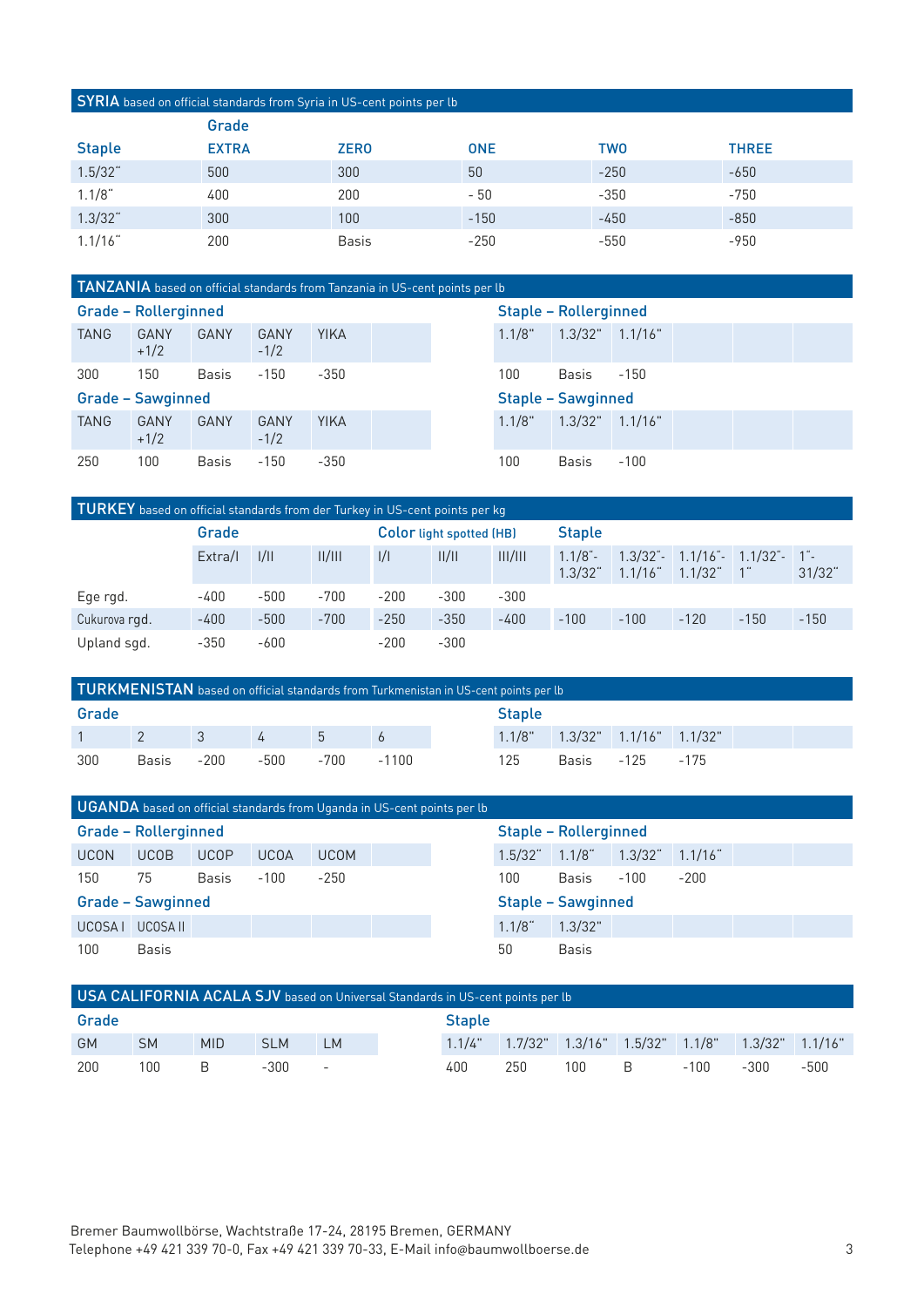#### USA EMOT & OTHER UPLAND COTTON based on Universal Standards in US-cent points per lb

|          | Grade |           |            |            |          |                          |                          | <b>Staple</b> |    |   |                                                     |        |      |      |               |      |
|----------|-------|-----------|------------|------------|----------|--------------------------|--------------------------|---------------|----|---|-----------------------------------------------------|--------|------|------|---------------|------|
|          | GM    | <b>SM</b> | <b>MID</b> | <b>SLM</b> | LM       | SG <sub>0</sub>          | GO                       |               |    |   | 1.3/16" 1.5/32" 1.1/8" 1.3/32" 1.1/16" 1.1/32" inch |        |      |      | 31/32" 15/16" |      |
| White    | 175   | 100       | B.         | -100       | $-300 -$ |                          | $\overline{\phantom{a}}$ | 150           | 75 | B | -150                                                | $-300$ | -500 | -600 | -700          | -800 |
| Spotted  | $-25$ | $-125$    | $-300$     | $-450$     | $-600$   | $\overline{\phantom{a}}$ | $\overline{\phantom{a}}$ |               |    |   |                                                     |        |      |      |               |      |
| Tinged - |       | $-300$    | $-500$     | -650       | -800     | $\overline{\phantom{a}}$ | $\overline{\phantom{a}}$ |               |    |   |                                                     |        |      |      |               |      |

| US PIMA based on official standards from USA in US-cent points per lb                        |  |  |  |  |  |               |  |                                           |  |  |  |
|----------------------------------------------------------------------------------------------|--|--|--|--|--|---------------|--|-------------------------------------------|--|--|--|
| Grade                                                                                        |  |  |  |  |  | <b>Staple</b> |  |                                           |  |  |  |
| $\sim$ 1                                                                                     |  |  |  |  |  |               |  | $1.1/2$ " $1.7/16$ " $1.3/8$ " $1.5/16$ " |  |  |  |
| 150<br>-1000<br>200<br>Basis<br>$-1500 -$<br>Basis<br>$-200$<br>-350<br><b>Service State</b> |  |  |  |  |  |               |  |                                           |  |  |  |

#### UZBEKISTAN Medium staple • based on official standards from Uzbekistar

| Grade            |             |               |             |                          |                 | <b>Staple</b> |              |            |         |                          |
|------------------|-------------|---------------|-------------|--------------------------|-----------------|---------------|--------------|------------|---------|--------------------------|
|                  | <b>OLIY</b> | <b>YAKSHI</b> | <b>URTA</b> | ODDIY                    | <b>IFLOS</b>    | $1.1/8$ "     | $1.3/32^{4}$ | $1.1/16$ " | 1.1/32" | $\overline{1}$           |
| <b>BIRINCHI</b>  | 350         | 250           | B           | $-150$                   | $-350$          | 125           | B            | $-125$     | $-175$  | $\overline{\phantom{a}}$ |
| <b>IKKINCHI</b>  | 75          | $-50$         | $-200$      | $-450$                   | $-700$          |               |              |            |         |                          |
| <b>UCHINCHI</b>  |             | $-400$        | $-600$      | $-850$                   | $-1100$         |               |              |            |         |                          |
| <b>TURTINCHI</b> |             | $-1000$       | $-1250$     | $-1500$                  | $-1750$         |               |              |            |         |                          |
| <b>BESHINCHI</b> |             |               |             | $\overline{\phantom{a}}$ | $\qquad \qquad$ |               |              |            |         |                          |

| <b>Staple</b> | KIStan in OS-CENt points per to        |           |  |  |
|---------------|----------------------------------------|-----------|--|--|
|               | $1.1/8$ $1.3/32$ $1.1/16$ $1.1/32$ $1$ |           |  |  |
| 125           | - B -                                  | -125 -175 |  |  |

| WEST AFRICA applicable to Upland cottons classified against US Universal Standards, in US-cent points per lb |                          |                          |                       |                         |                        |                       |                      |              |              |                           |  |
|--------------------------------------------------------------------------------------------------------------|--------------------------|--------------------------|-----------------------|-------------------------|------------------------|-----------------------|----------------------|--------------|--------------|---------------------------|--|
| Grade                                                                                                        | GМ<br>GM/SM              | GM/SM<br><b>SM</b>       | <b>SM</b><br>SM/M     | SM/M<br>M               | M<br>M/SLM             | M/SLM<br><b>SLM</b>   | <b>SLM</b><br>SLM/LM | SLM/LM<br>LМ | LМ<br>LM/SGO | LM/SGO<br>SG <sub>0</sub> |  |
|                                                                                                              | 50                       | 50                       | 100                   | 100                     | 120                    | 120                   | 150                  | 150          | 150          | 150                       |  |
| Color                                                                                                        | very light<br>spotted    | light<br>spotted         | spotted               | light<br>tinged         | tinged                 | very light<br>gray    | light gray           | gray         |              |                           |  |
|                                                                                                              | 70                       | 150                      | 260                   | 360                     | 530                    | 70                    | 150                  | 350          |              |                           |  |
| <b>Staple</b>                                                                                                | $1 -$<br>$1.1/32$ "      | $1.1/32 -$<br>$1.1/16$ " | $1.1/16 -$<br>1.3/32" | $1.3/32 -$<br>$1.1/8$ " | $1.1/8$ " –<br>1.5/32" | $1.5/32 -$<br>1.3/16" |                      |              |              |                           |  |
|                                                                                                              | $\overline{\phantom{0}}$ | 150                      | 200                   | 125                     | 125                    | 100                   |                      |              |              |                           |  |

| ZAMBIA applicable to Upland cottons classified against US Universal Standards, in US-cent points per lb |                                    |  |  |  |  |  |  |                                    |  |  |  |  |  |
|---------------------------------------------------------------------------------------------------------|------------------------------------|--|--|--|--|--|--|------------------------------------|--|--|--|--|--|
| Staple – Rollerginned                                                                                   |                                    |  |  |  |  |  |  | Staple - Sawginned                 |  |  |  |  |  |
|                                                                                                         | $1.5/32$ $1.1/8$ $1.3/32$ $1.1/16$ |  |  |  |  |  |  | $1.1/8$ $1.3/32$ $1.1/16$ $1.1/32$ |  |  |  |  |  |
| 50<br>125<br>Basis -125<br>Basis -175 -350<br>-300                                                      |                                    |  |  |  |  |  |  |                                    |  |  |  |  |  |

| ZIMBABWE applicable to Upland cottons classified against US Universal Standards, in US-cent points per lb |  |                                            |      |  |                    |     |                                    |                 |  |  |  |
|-----------------------------------------------------------------------------------------------------------|--|--------------------------------------------|------|--|--------------------|-----|------------------------------------|-----------------|--|--|--|
| Staple – Rollerginned                                                                                     |  |                                            |      |  | Staple - Sawginned |     |                                    |                 |  |  |  |
|                                                                                                           |  | $1.5/32$ " $1.1/8$ " $1.3/32$ " $1.1/16$ " |      |  |                    |     | $1.1/8$ $1.3/32$ $1.1/16$ $1.1/32$ |                 |  |  |  |
| 50                                                                                                        |  | Basis -125                                 | -300 |  |                    | 125 |                                    | Basis -175 -350 |  |  |  |

#### Value Differences for Deviations from Instrument Test Values in accordance with § 59 of the Rules of the Bremen Cotton Exchange.

Value differences and control limit are presently in force as indicated in this issue. The determination of value differences was realized by the Bremen Cotton Exchange in cooperation with ICA, Liverpool/GB. Value Differences for Upland cottons classified against US Universal Standards may be used for similar varieties. The Bremen Cotton Exchange accepts no responsibility for the accuracy of the information contained in this document.